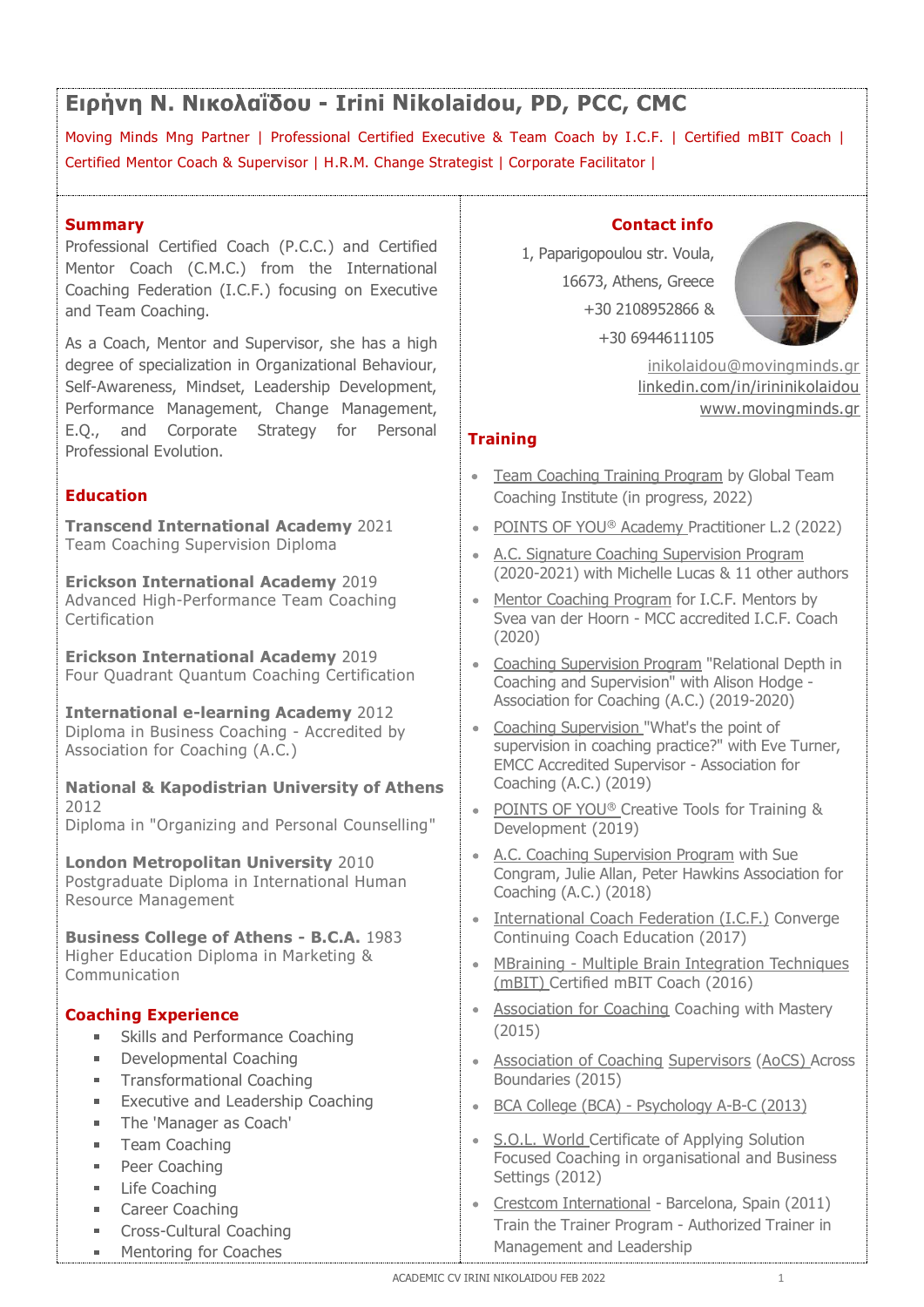# International Coaching Partnerships

- CoachHub Digital Coaching Platform (German)
- Axialent Inc. Conscious Business (U.S.A.)
- Pluma Inc. Skillsoft Academy (U.S.A.)
- ProMove TM Coaching Services (Switzerland)
- Bettercoach Coaching Services (German)

# Professional Experience

2015 - MOVING MINDS COACHING PRIVATE COMPANY, Athens Personal, Executive and Team Coaching Services, Mentoring, Supervision, Training, and Grounding

1998 - 2014 FREELANCE HRM ADVISOR, COACH, AND MENTOR, Athens, Consulting Services Advisory in Organizing, Communication & Coaching Conference, 1-2 December 2020. Development of Human Resources and Administration of relevant projects.

2010 - 2011 PLATIS S.A. Athens Director of Human Resources & Communication

2009 - 2010 KAWACOM Hellas S.A. Athens<br>Administration Consultant

2006 - 2008 PLATIS S.A. Athens Director of Human Resources & Communication

2004 MEGA CHANNEL - TELETYPOS S.A.<br>Athens Head of Promotion and Communication **Department** 

1992 - 2003 ATHENS CONCERT HALL ORGANISATION- MEGARON, Personnel Manager

# Professional Organizations

- Founding Member
- EVENT Commissioner 2013-2017
- Vice President 2017
- Chapter President 2018
- Past President & President Mentor 2019
- Commissioner of Code of Ethics and Professional Standards 2018-2022

S.O.L. World Organization

**Steer Committee Member** 

#### Member of:

- (EMCC)
- 
- Association of Coaching (A.C.)
- Institute of Coaching (IoC)
- Greek People Management Association (GPMA)

# Coaching Toolbox

- Cognitive-Developmental Approach
- Solution Focused Approach
- mBIT (Multibrain Integration Techniques)
- Points of You Practitioner
- Four Quantum Quadrant Practitioner
- Imagery Techniques
- Polarities Approach  $\bullet$
- Zoom-in, Zoom-out Techniques  $\bullet$

#### Languages

**COOOO** English

# Conference Presentations

- "What about Trust?" CoachHub's First
- "Internal Leadership" Hybrid Conference Coach Now, 29 September 2020.
- "Coach Now: Myths & Truths" 21 September 2019. Discussion panel coordination "How did coaching education change my Life-Benefits & Perspectives" of the graduates from the I.C.F. accredited program "CSTP Skills & Tools in Practice" B&M Theocharakis Foundation, Athens.
- $\bullet$  "The High-Performance Equation."  $4<sup>th</sup>$ I.C.F. Greece Coachathon, 9 November 2019. Athens Concert Hall - Megaron, Athens.
- "Inspiration Creativity Development" 14th Conference "Aluminium & Architectural Constructions", 1-3 November 2019, Zappeion Megaron, Athens.
- International Coaching Federation Greece **International Coaching Federation Greece International Study 198.** "**How to Fire Up Trust in Organisations**", S.O.L. World C.E.E. Conference "Doing more with less effort",  $31/10 - 04/11/2018$ , Timisoara, Romania.<br>• "The Leader as Coach" Conference of the
	- Hellenic Society of Medical Oncologist EOPE, 3 October 2018, Ionic Centre Plaka, Athens.<br>• "Coaching as an international language
- European Mentoring and Coaching Council 26/11/17, Macedonian University, Thessaloniki. of learning and change".  $10<sup>th</sup>$  International Scientific Conference "Educational Leadership, Effective Administration and Moral Values", 24-
- Hellenic Coaching Association (H.C.A.) "LEADERS Say YES to Coaching Skills", 2<sup>nd</sup> Conference & Greek Speech Competition" Toastmasters International, 28 May 2016, Athens.